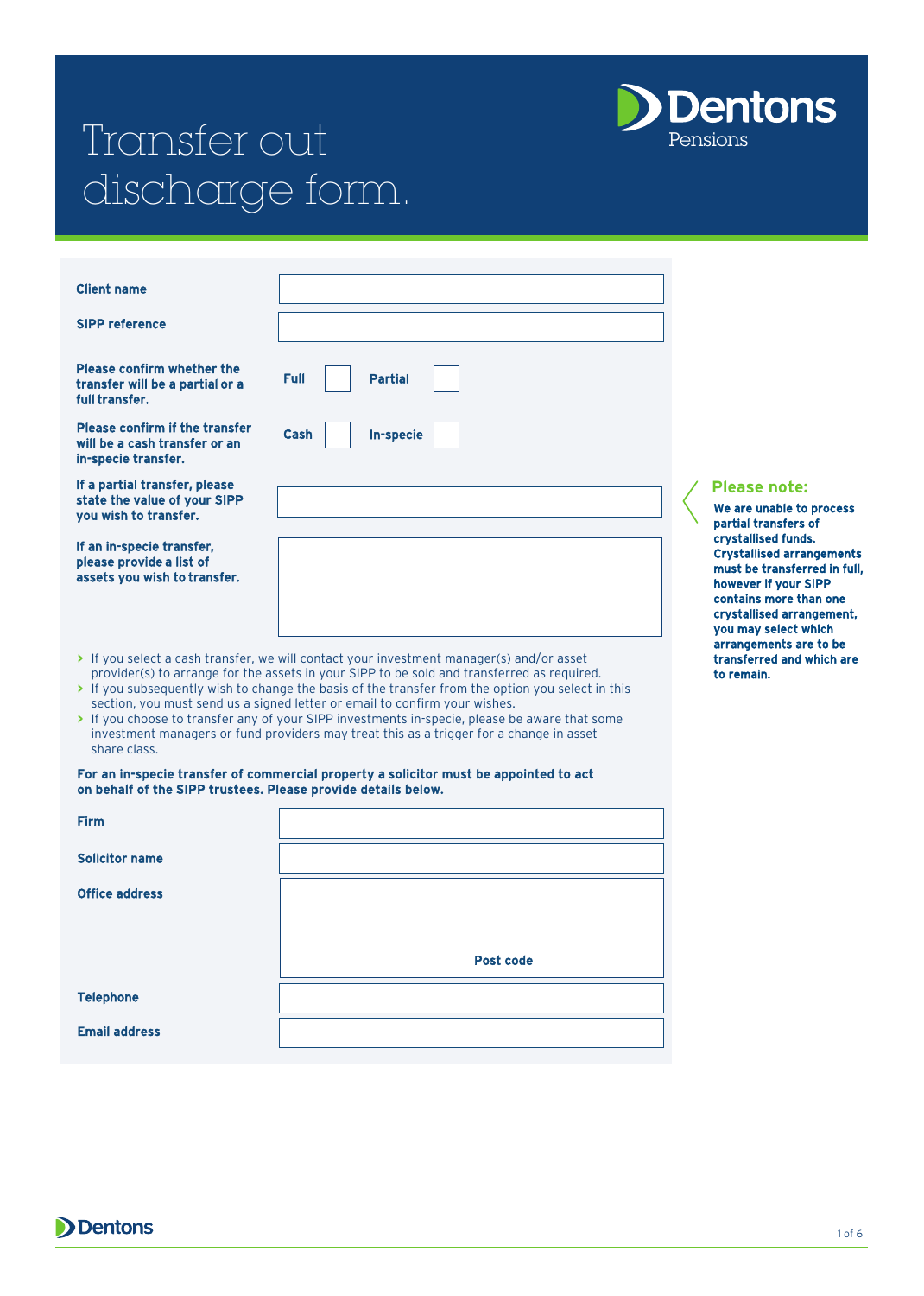|                           |                                                                                                                             | Did you receive transfer advice from an authorised Financial Adviser to transfer your SIPP? |  |
|---------------------------|-----------------------------------------------------------------------------------------------------------------------------|---------------------------------------------------------------------------------------------|--|
| NO:                       | I confirm that regulated financial advice has not been provided in connection with<br>this transfer.                        |                                                                                             |  |
| YES:                      | I confirm that regulated financial advice has been provided in connection with this<br>transfer Adviser details as follows: |                                                                                             |  |
|                           | <b>Name of Financial Adviser</b>                                                                                            |                                                                                             |  |
|                           | <b>FCA Individual reference number</b>                                                                                      |                                                                                             |  |
| <b>Name of Company</b>    |                                                                                                                             |                                                                                             |  |
|                           | <b>FCA Company reference number</b>                                                                                         |                                                                                             |  |
| <b>Registered address</b> |                                                                                                                             |                                                                                             |  |
|                           |                                                                                                                             |                                                                                             |  |
|                           |                                                                                                                             |                                                                                             |  |
| <b>Email address</b>      |                                                                                                                             |                                                                                             |  |
| <b>Contact number</b>     |                                                                                                                             |                                                                                             |  |

### Transfer out declaration

- **>** I have read and I understand the information in this form and I now formally request a transfer value to be made from the SIPP administered by Dentons (less any outstanding fees) to the chosen receiving scheme.
- **>** I understand that in the event of a cash transfer, all SIPP assets will be dis-invested and transferred as cash, except for those assets that cannot be sold or those that I have specifically nominated for a transfer in-specie. Any assets I elect to be transferred in-specie, it is my responsibility to check they can be held by the chosen receiving investment firm and pension provider.
- **>** I agree that, should I require for assets in my SIPP to be sold at a specific time or for a specific value, I will notify Dentons using this form and will contact my investment manager to arrange the disinvestment myself.
- **>** I understand that the ability to sell or transfer some assets, such as those held in fixed term bank accounts, may be limited and as a result the transfer of these assets may be delayed.
- **>** I understand that selling my holdings prior to transfer will incur transaction fees as stated in our Fee
- **>** Schedule and transferring my holdings in-specie is likely to incur re-registration fees for each holding.
- **>** I agree the transfer shall be sufficient to end any of my claims to pension benefits from the portion of the plan that is transferred and that the transfer will only be completed once the receiving scheme confirms they are capable of accepting the transfer and they have properly completed this form.
- > I declare that to the best of my knowledge and belief, the statements made on this form and its attachments (whether in my handwriting or not) are correct and complete.
- **>** I promise to take responsibility for any losses or expense that result from any untrue, misleading or inaccurate information that is given by me or on my behalf, on this form, or in respect of the transfer.
- **>** If my SIPP is to be fully closed, I understand that if any further values are received by my SIPP after the transfer to my chosen receiving scheme has been made, these will be collected in a non-interest bearing account and transferred separately. I accept that, should such a payment be required, Dentons will take a charge from the value to be transferred to the receiving scheme.
- **>** If any genuine costs are incurred by my SIPP after my transfer out has been completed I give Dentons permission to request monies back from the receiving scheme to cover these costs.
- **>** I have read and understood the Pensions Regulator's leaflet about pension liberation supplied with this discharge form and I am happy to proceed with the transfer.

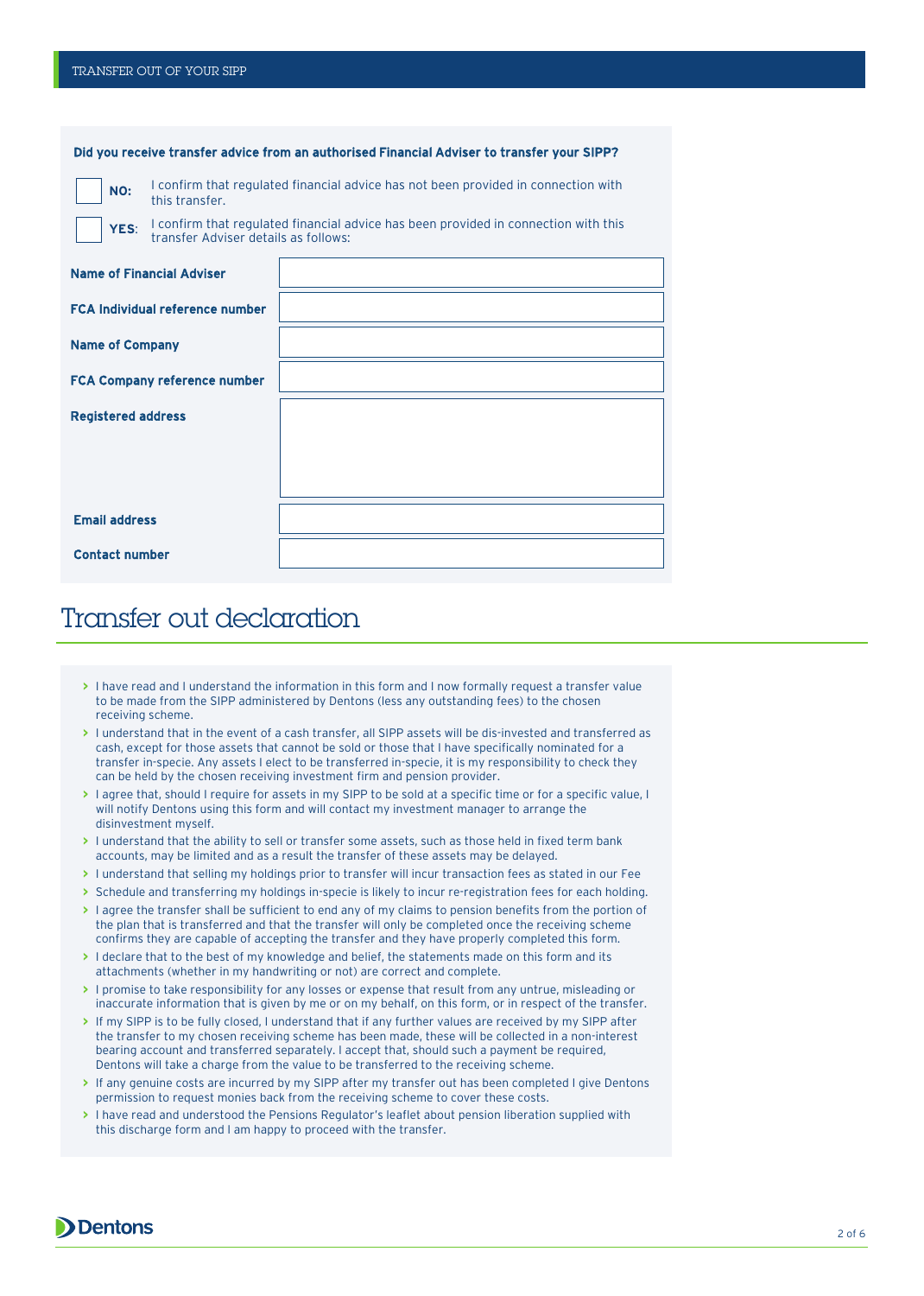#### Transfer out declaration continued

I agree and acknowledge that:

- **>** Dentons will undertake appropriate checks on the receiving scheme, however, I am not permitted to rely in any way on this and understand I am responsible for undertaking my own checks on the receiving scheme.
- **>** I understand that, if the receiving scheme provides access to my pension benefits earlier than permitted (normally before age 55), there will be significant tax charges; and there may also be a risk that the receiving scheme charges significant fees. I will be responsible for all tax charges and penalties applied. This includes authority for Dentons to recover any charges or penalties applied to them, from me. I will have no recourse to Dentons for these charges or penalties.

Dentons may delay to make the transfer until it has satisfied itself that:

**>** The receiving scheme is registered with HMRC; and

**>** The transfer would be a recognised transfer for the purposes of the Finance Act 2004.

Dentons is entitled to reject and cancel the transfer in the event that it is unable to satisfy itself of the above.

**>** Once such payment has been effected, I release the trustees and their respective estates and effects from all claims and demands that I may have against them in respect of my pension rights under the scheme.

| Date (DD/MM/YYYY)<br><b>Member signature</b> |  |
|----------------------------------------------|--|
|                                              |  |
|                                              |  |
|                                              |  |

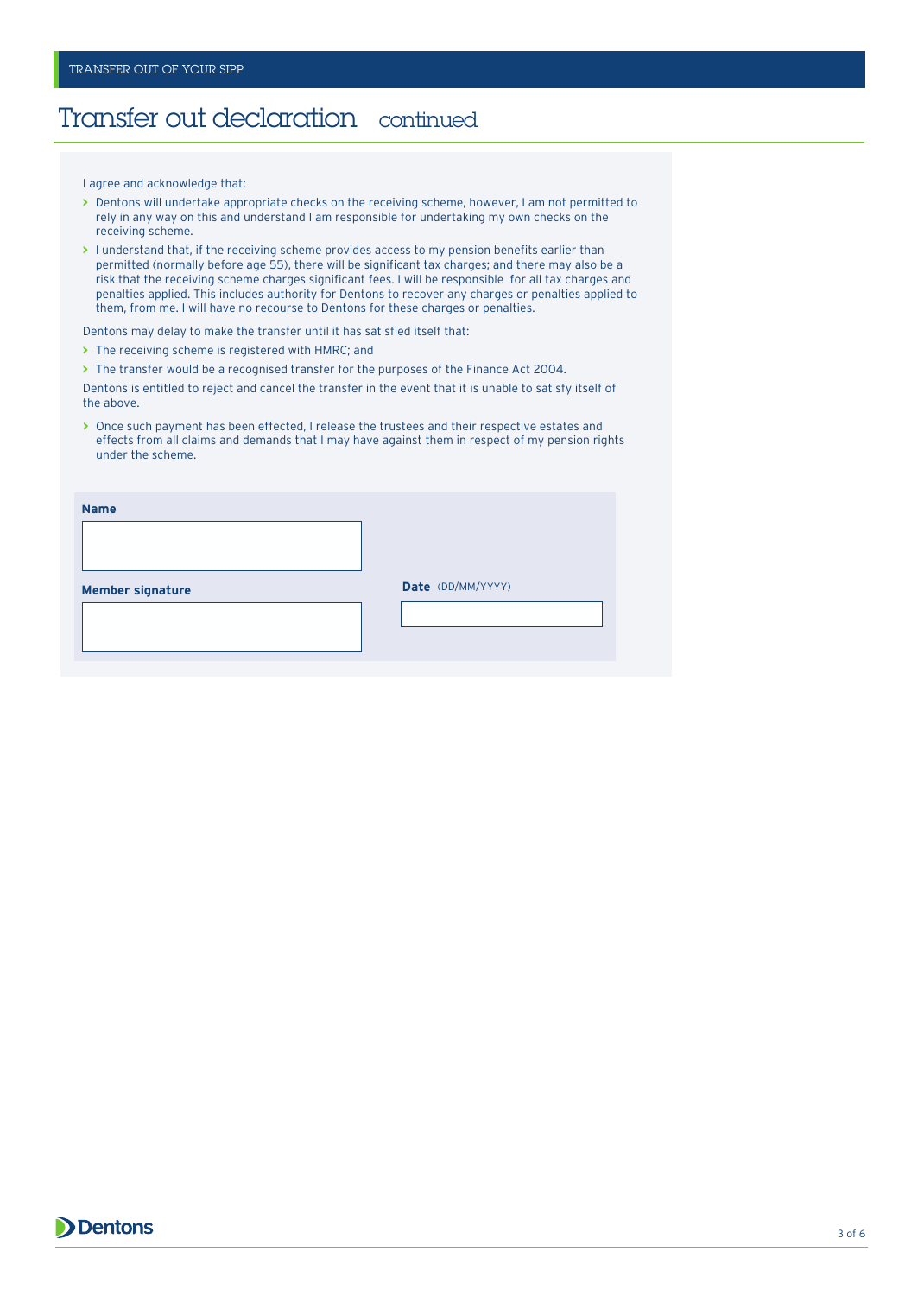### Receiving scheme information

Please provide the details of the insurer, life office or personal pension operator.

| <b>Receiving scheme name</b>                                                                                        |                         |
|---------------------------------------------------------------------------------------------------------------------|-------------------------|
| Firm register number                                                                                                |                         |
| <b>Scheme reference/policy number</b>                                                                               |                         |
| <b>Scheme type</b>                                                                                                  |                         |
| <b>Contact name (if known)</b>                                                                                      |                         |
| <b>Correspondence address</b>                                                                                       |                         |
|                                                                                                                     |                         |
|                                                                                                                     |                         |
| <b>Contact telephone number</b>                                                                                     |                         |
| <b>Contact email address</b>                                                                                        |                         |
| Is the receiving scheme<br>capable of receiving funds<br>that are designated to flexi-<br>access drawdown?          | <b>Yes</b><br><b>No</b> |
| Is the receiving scheme<br>capable of receiving interim<br>cash payments before the<br>transfer is fully completed? | <b>Yes</b><br><b>No</b> |

#### **Please note:**

This section is to be completed by the receiving scheme provider or administrator. We require all of the following information to be completed, before the transfer out can be initiated. The transfer will be delayed if all requirements are not met or the supporting enclosures are not sent.

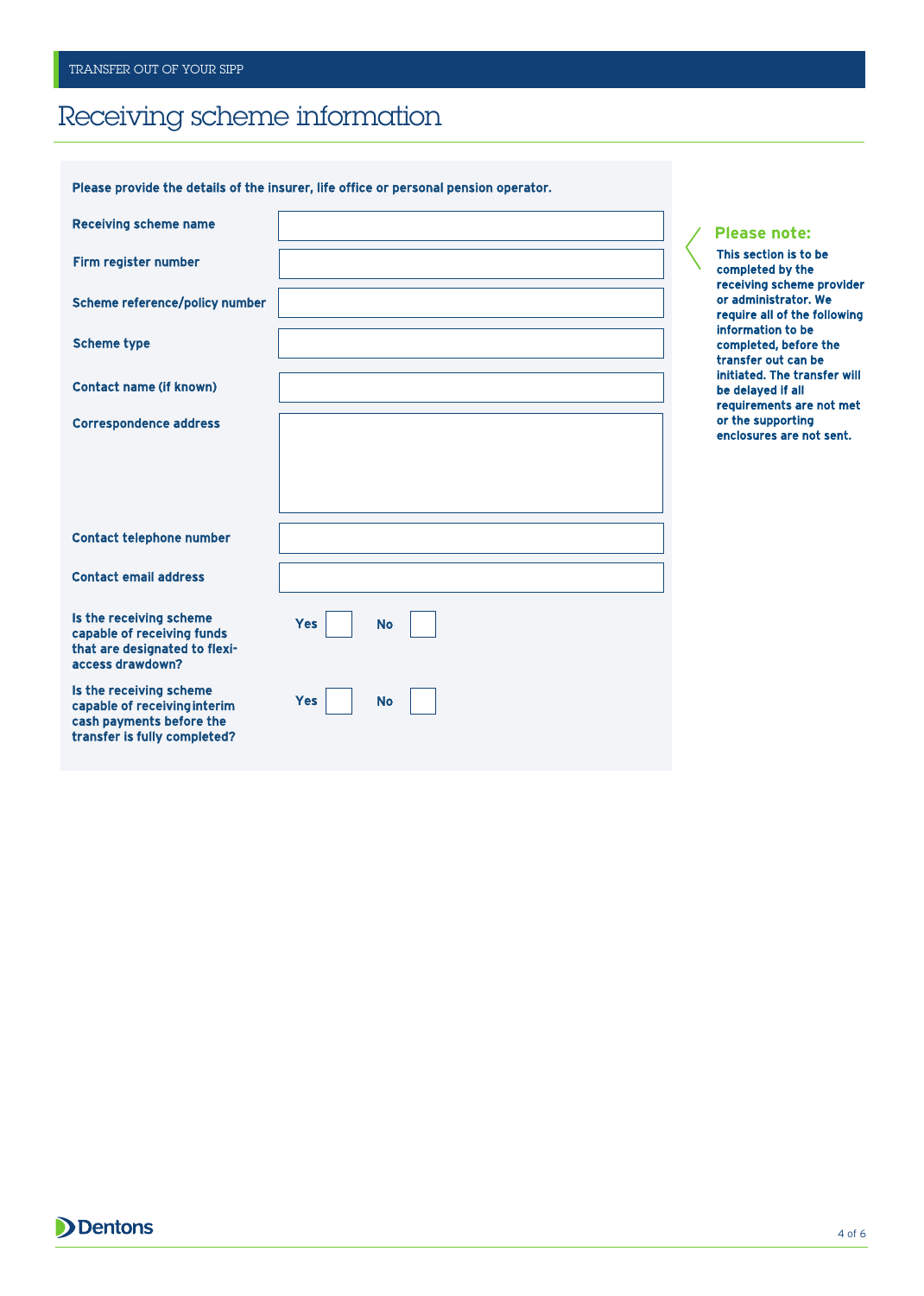## Receiving scheme information

| Please provide payment details for the receiving scheme. |  |
|----------------------------------------------------------|--|
| Payee or account name                                    |  |
| <b>Bank name</b>                                         |  |
| <b>Account number</b>                                    |  |
| Sort code                                                |  |
| International bank account number                        |  |
| <b>Swift code (If applicable)</b>                        |  |

**>** Payments can only be made to the life office or trustee of the scheme

**>** All cash payments will be made by BACS, unless Faster Payments or CHAPS is requested.

| If assets within the SIPP are to be transferred in-specie, please provide details of the receiving |  |  |
|----------------------------------------------------------------------------------------------------|--|--|
| <b>Investment Manager.</b>                                                                         |  |  |

| <b>Receiving Investment</b><br><b>Manager or Broker name</b>                                                                                           |  |
|--------------------------------------------------------------------------------------------------------------------------------------------------------|--|
| <b>Investment Manager or Broker</b><br><b>Address for all corresspondence</b>                                                                          |  |
|                                                                                                                                                        |  |
| <b>Telephone number</b>                                                                                                                                |  |
| <b>Account number</b>                                                                                                                                  |  |
| If any of the assets to be<br>transferred must be held at an<br>alternative location, please<br>confirm which assets and<br>where they are to be held. |  |
|                                                                                                                                                        |  |
|                                                                                                                                                        |  |

**Dentons**